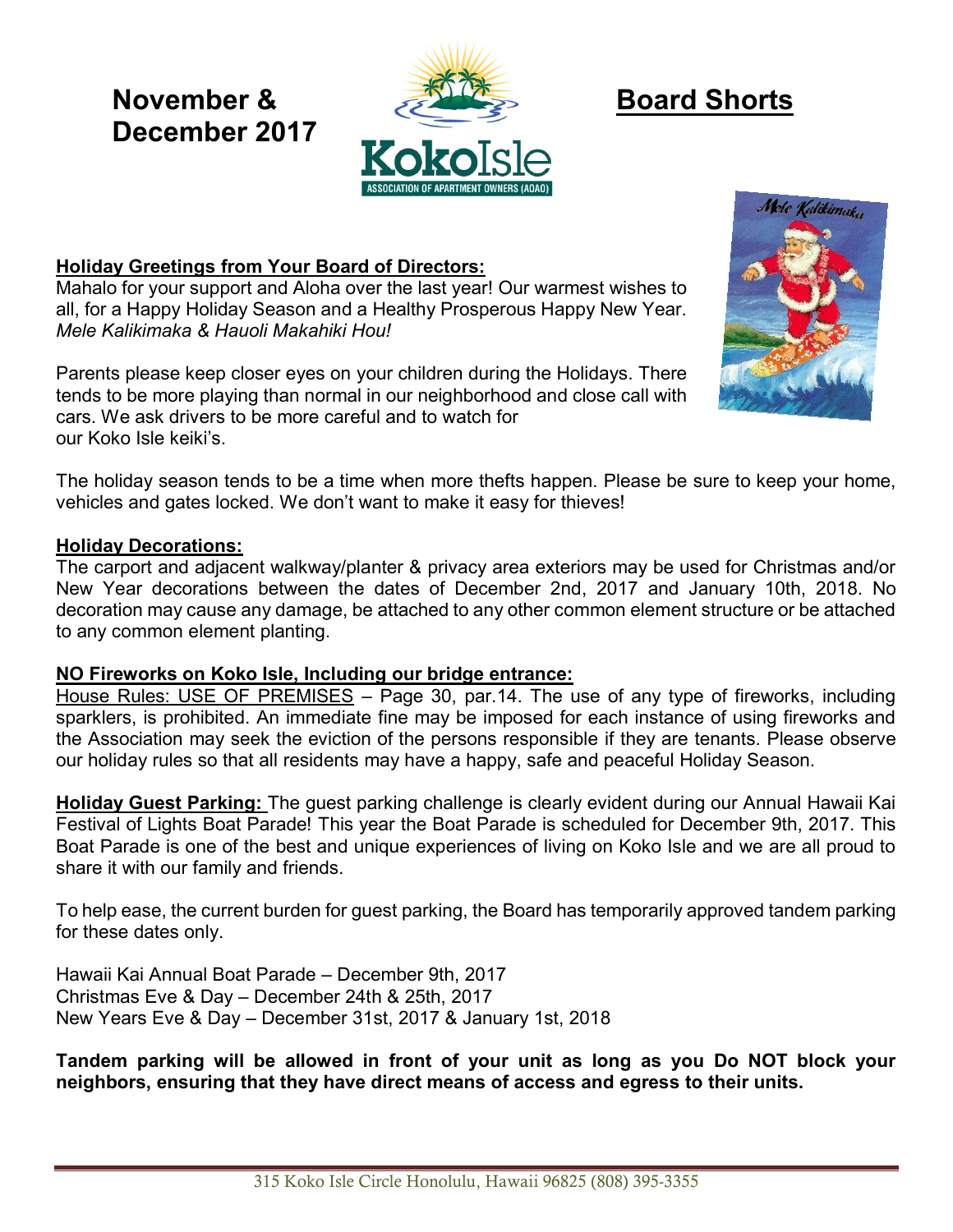Since we cannot accommodate the parking for all our guests, this is a reminder of the Parking Rules during this busy time and especially throughout this Holiday Season.

No Parking on the bridge: "Cars will be towed" No Parking on the grass: "Cars will be towed" No Parking in "RESERVED" stalls: "Cars will be towed"

The number to our tow company is: **Tow Jams (808) 593-1993.** Please direct all guests to park across the bridge on public street parking and walk in if there is no available guest parking.

**Calling for a New Board Member!** We're looking for a Koko Isle owner to join our Koko Isle Board of Directors. All you need is a desire to serve, and a willingness to spend the necessary time. If you are interested, please submit a brief letter telling us about your experience and any special talents to the Koko Isle Resident Manager or mail to our Managing Agent: Thomas Tabacco, ASSOCIA HAWAII, Pacific Guardian Center,737 Bishop Street, Mauka Tower #3100, Honolulu, Hawaii 96813

# **PROJECTS IN PROCESS:**

- **a. Roof Replacement:** M&R Roofing has completed the roofs on buildings # 16, 15, 23, 21, 20, 5, and 14 and we are working on Building #12. On Sept.  $22^{nd}$ ,  $2017$ , we distributed the "2<sup>nd</sup> Story Roof Replacement Plan 2017" that outlines important preparation information and a proposed long-range schedule for completing the rest of the project which we plan to complete by May  $4<sup>th</sup>$ , 2018. Note dates are subject to change due to weather or other unforeseen situations.
- **b. Paver Project Vote:** On November 21<sup>st</sup>, 2017 Owners were provided a ballot where the Koko Isle Board of Directors asked for your vote to authorize the Association to take out a loan to finance a paving project on Koko Isle. If you have not turned in your ballot, please note that not voting is "in effect" a NO vote. The deadline to submit your ballot is Dec.  $10<sup>th</sup>$ , 2017.

# **NEIGHBORHOOD SAFETY AND AWARENESS:**

Carport Inspections: We will conduct Koko Isle carport inspections during the week of January 8<sup>th</sup>, 2018. Below are a few tips to help with Carport Clutter:

- *Carport Clutter Emergency Check List:*
- *How long has it been stored and since I last used it?*
- *Do I like it or really need it?*
- *Does it work properly? - Is it broken?*
- *Do I have more of this kind of thing? How many do I need?*
- *If I keep this, what will I get rid of to make room for it?*
- *Can I locate this somewhere else if I need it?*
- *Is my carport reflective of our Koko Isle Community and respectful of my neighbors?*
- *Is my carport in compliance with the Koko Isle House Rules?*